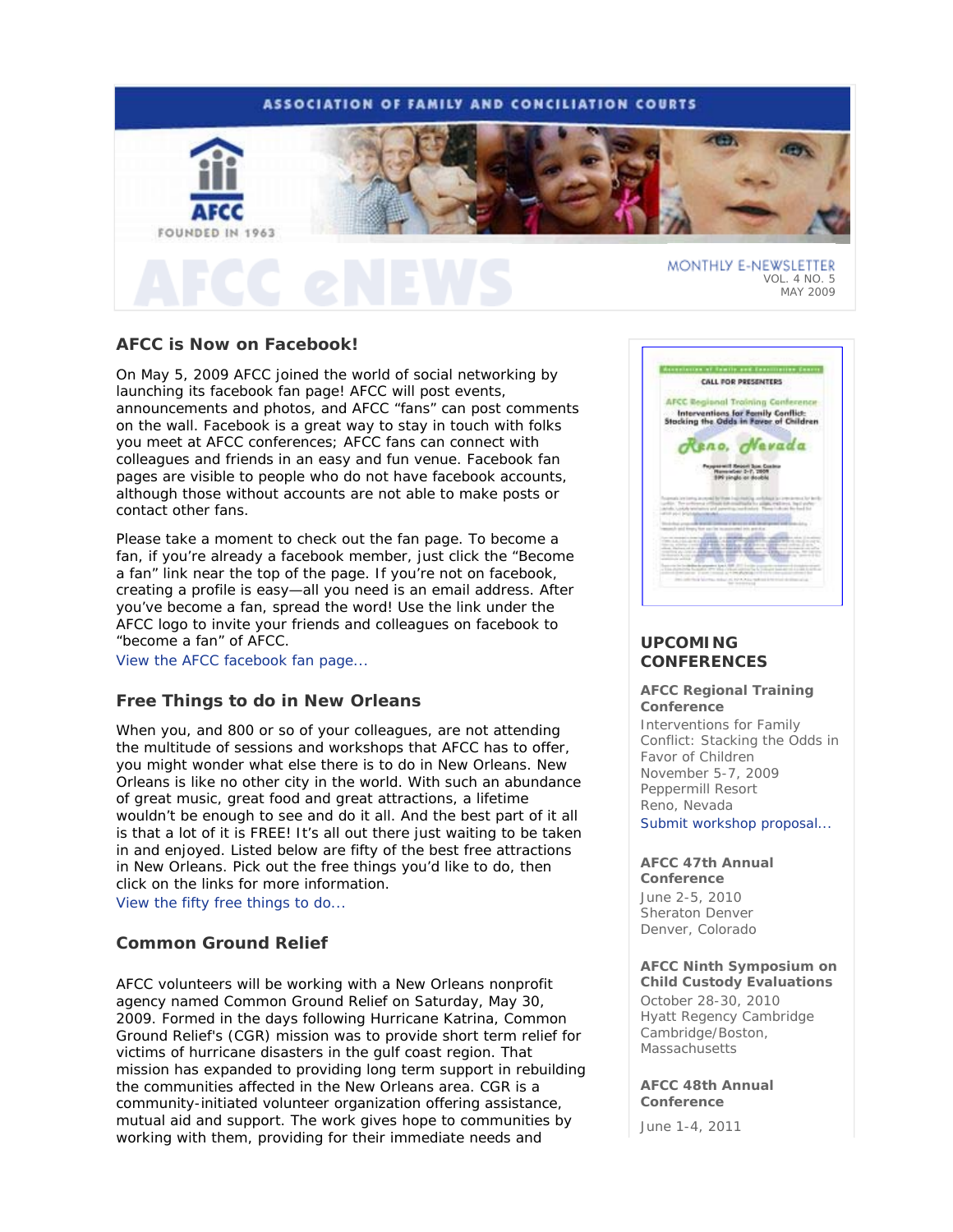emphasizes people working together to rebuild their lives in sustainable ways.

Places are limited, so if you are interested in volunteering on May 30, please contact Erin Sommerfeld at esommerfeld@afccnet.org. If you are not able to join us for the volunteer activity, but would still like to contribute to Common Ground Relief, please visit their Web site to learn more and donate.

Common Ground Relief Web site...

# **ASK THE EXPERTS**

**Top Ten Tips for Managing Personality-Disordered People**  *by Bill Eddy, LCSW, Esq., CFLS* 

People with personality disorders are normal in many ways, yet they can be shockingly abnormal in intimate relationships and during crises. There are ways to help manage these people. Read more...

# **RESEARCH UPDATE**

**Intimate Partner Violence Affects Children's Memory**  *Courtesy of J.M. Craig Press, Inc.* 

We have known for some time that children are adversely affected by intimate partner violence (IPV). This study goes further in two respects. It specifically looks at the effect of IPV on children's memory and the extent to which positive parenting by mothers reduced the severity of memory dysfunction. Read more...

# **5th World Congress on Family Law and Children's Rights Children Caught in Conflict**

The 5th World Congress will be held in Halifax, Nova Scotia, Canada, August 23-26, 2009. This year celebrates the 20th Anniversary of the inauguration of the United Nations Convention on the Rights of the Child. Themes of the conference include Children's Rights and Family Conflict, Child Protection, Responding to Difference and Children of War. Several AFCC members will be presenting including incoming AFCC President Justice Emile Kruzick, former AFCC President Justice George Czutrin, and AFCC Board of Directors members Justice Peter Boshier and Judge Linda Fidnick.

Conference Web site...

# **FEATURED ARTICLES**

**The End of Mediation: An Unhurried Ramble on Why The Field Will Fail and Mediators Will Thrive Over The Next Two Decades!** 

*by Peter Adler, courtesy of mediate.com* 

Brothers and sisters, mediators and facilitators, consensusbuilders and collaboration gurus: let us gather down by the river. We have much to discuss, not the least of which is that the end of mediation is upon us. Read more...

Hilton Orlando Bonnet Creek Resort Orlando, Florida

# **AFCC Trainings**

Training schedule & brochure

#### **Advanced Issues in Child Custody**

*Nancy Williams Olesen, Ph.D.* June 22-23, 2009 Chicago, Illinois

#### **Parenting Coordination: Advanced Practice and Skills**

*Joan B. Kelly, Ph.D.* June 24-25, 2009 Chicago, Illinois

# **AFCC Innovations Series Books**



**Innovations in Interventions with High Conflict Families** More information... Purchase book...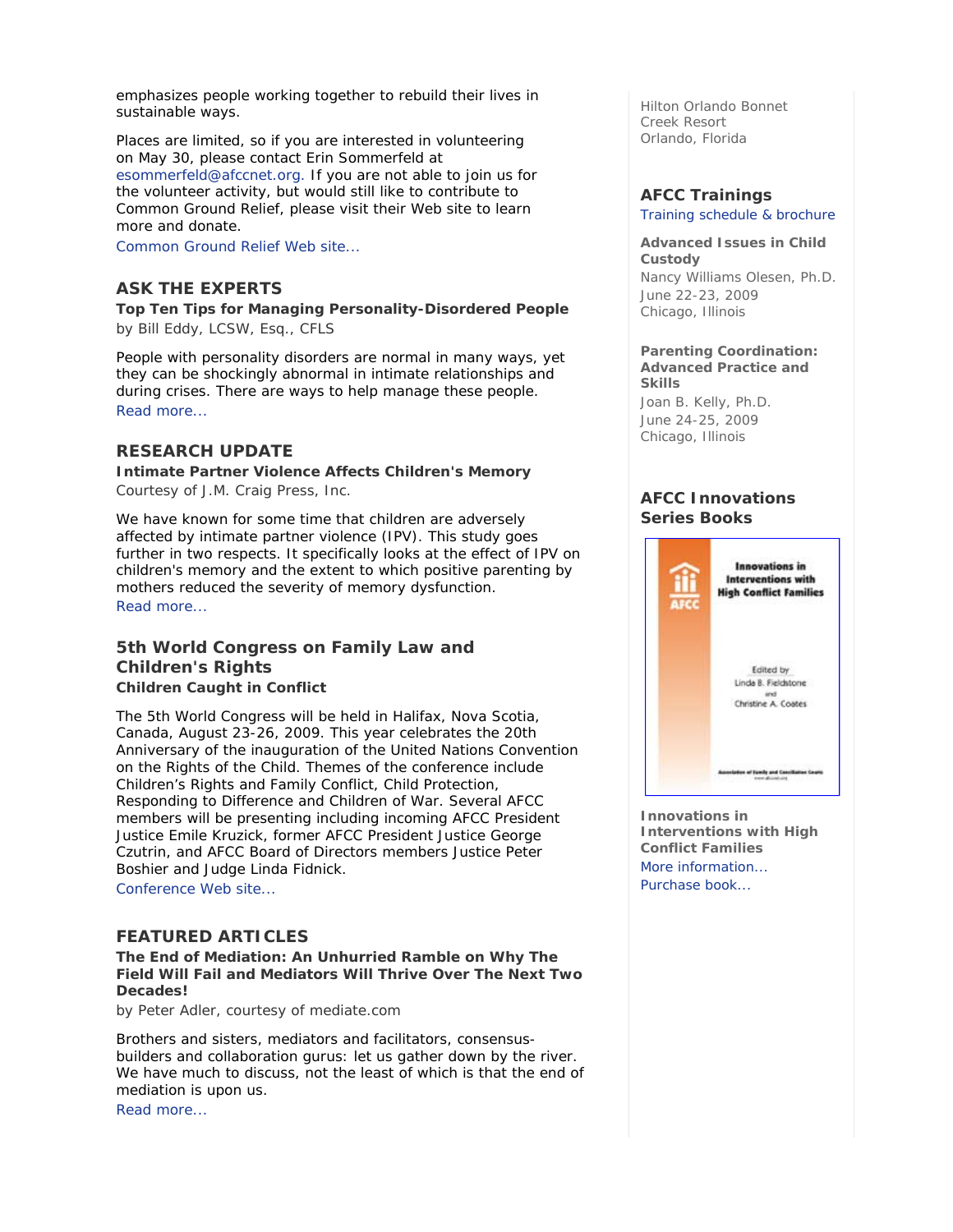# **Multiple Divorces Increase Dropout Rate**

*Courtesy of Canwest News Service, by Keith Gerein* 

Parents thinking about getting divorced, especially for the second or third time, should consider the impact of that decision on their children's schooling, new research from University of Alberta suggests.

Read more...

# **National Clearinghouse for Mediator Ethics Opinions**

*Courtesy of the ABA Section of Dispute Resolution* 

Whether you are looking for mediation ethics opinions in a specific jurisdiction or analysis of an ethical standard, this online resource provides opinions from 43 states to help mediators make smart choices in their practices. The database contains a short summary of each opinion with a hyperlink to the original opinion or document issued by the state or national body. Read more...

# **Conference of Interest**

*Convening "Whole of Community": Integrating Approaches and Practices to Address Conflicts in a Chaotic World* presented by Association for Conflict Resolution, October 7-10, 2009, Hilton Atlanta Hotel, Atlanta, Georgia.

ACR Web site...

# **AFCC Trainings in Chicago**

Don't miss AFCC's training programs in Chicago, IL, June 22-25, 2009. Nancy Williams Olesen, Ph.D., will present *Advanced Issues in Child Custody: Complex Family Violence, Alienation, Child Sexual Abuse and Attachment* June 22-23. This is a two-day training for judges, attorneys for children and evaluators who work with families with high-stakes allegations. On June 24-25, Joan B. Kelly, Ph.D. will present *Parenting Coordination: Advanced Practice and Skills*. Parenting coordinators with prior PC training and experienced custody evaluators and mediators working with high-conflict parents will find this program particularly useful.

Training schedule and brochure...

# **Graduation Gift Giving**

The graduation gift that gives all year! Do you have a relative, research assistant or intern who is graduating this year? What better way to help them begin their professional career than by giving them a gift membership to AFCC. Start their pursuit of professional excellence and their support of the mission and values of AFCC. Gift memberships are only \$130—that's a \$20 savings! The recipient will receive all of the great member benefits including reduced rates on AFCC conferences and trainings, access to the AFCC Member Center, which includes the searchable *Family Court Review* archives, membership directory for networking and much more!

Give gift membership...



**Innovations in Family Law Practice**  More information... Purchase book...

# **JOIN AFCC**

Are you a member? Join or Renew...

AFCC offers member benefits that promote excellence in practice.

View member benefits...

# **EMAIL UPDATE**

Subscribe, Unsubscribe or Update Your Email Address AFCC will never share, distribute or publicize your email address.

# **ABOUT AFCC eNEWS**

*AFCC eNEWS* is a monthly e-newsletter published by the Association of Family and Conciliation Courts (AFCC). *AFCC eNEWS* provides professionals with time sensitive and up-to-date topics including practice tips, research innovations and international news.

AFCC eNEWS archive...

**Web Site Version:**

If you are having trouble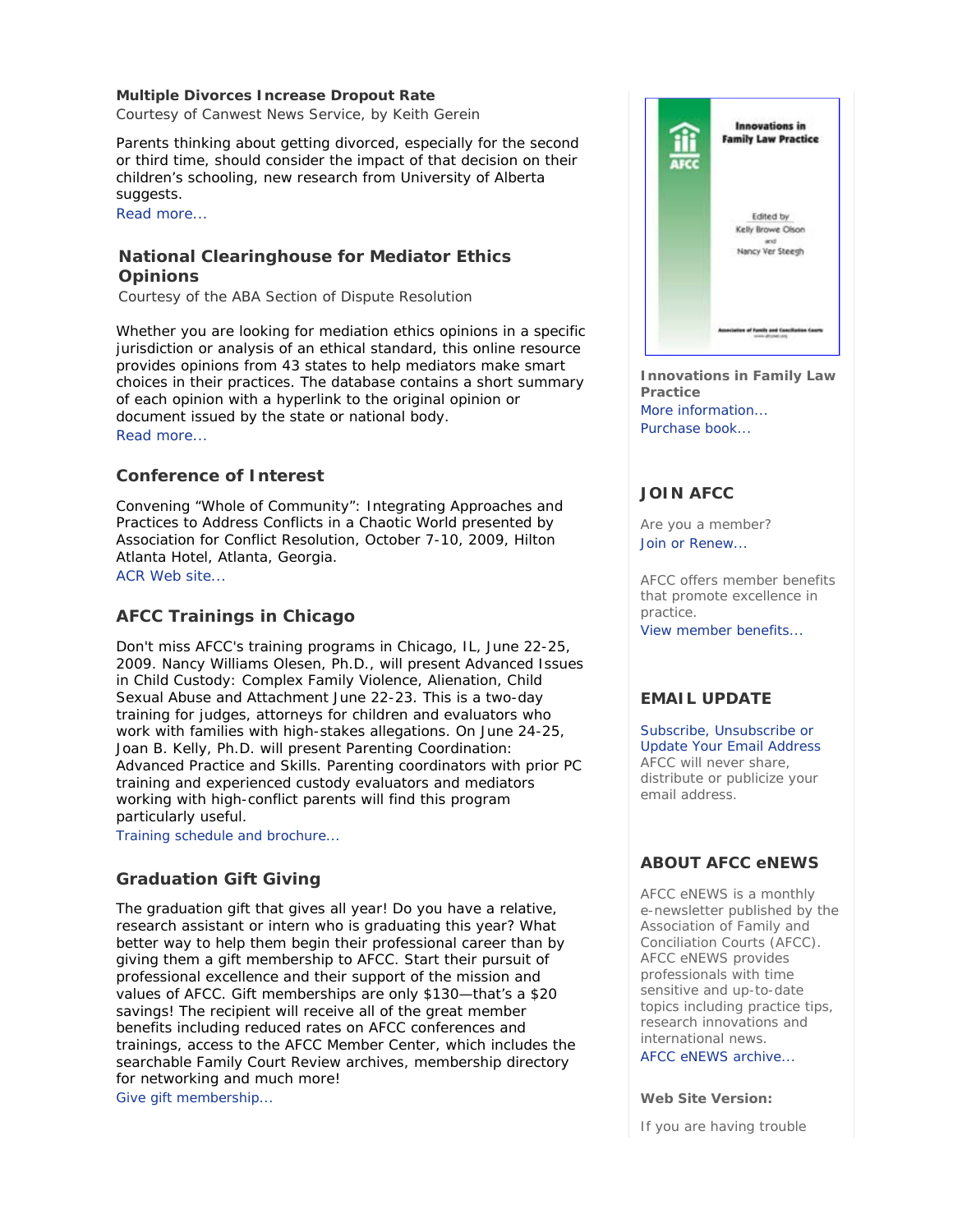viewing this email correctly, please view the Web site version by clicking here.

**Editor:**  Leslye Hunter editor@afccnet.org

AFCC welcomes your comments, questions or feedback. Please email the editor by clicking here.



Professionals dedicated to improving the lives of children and families through the resolution of family conflict

.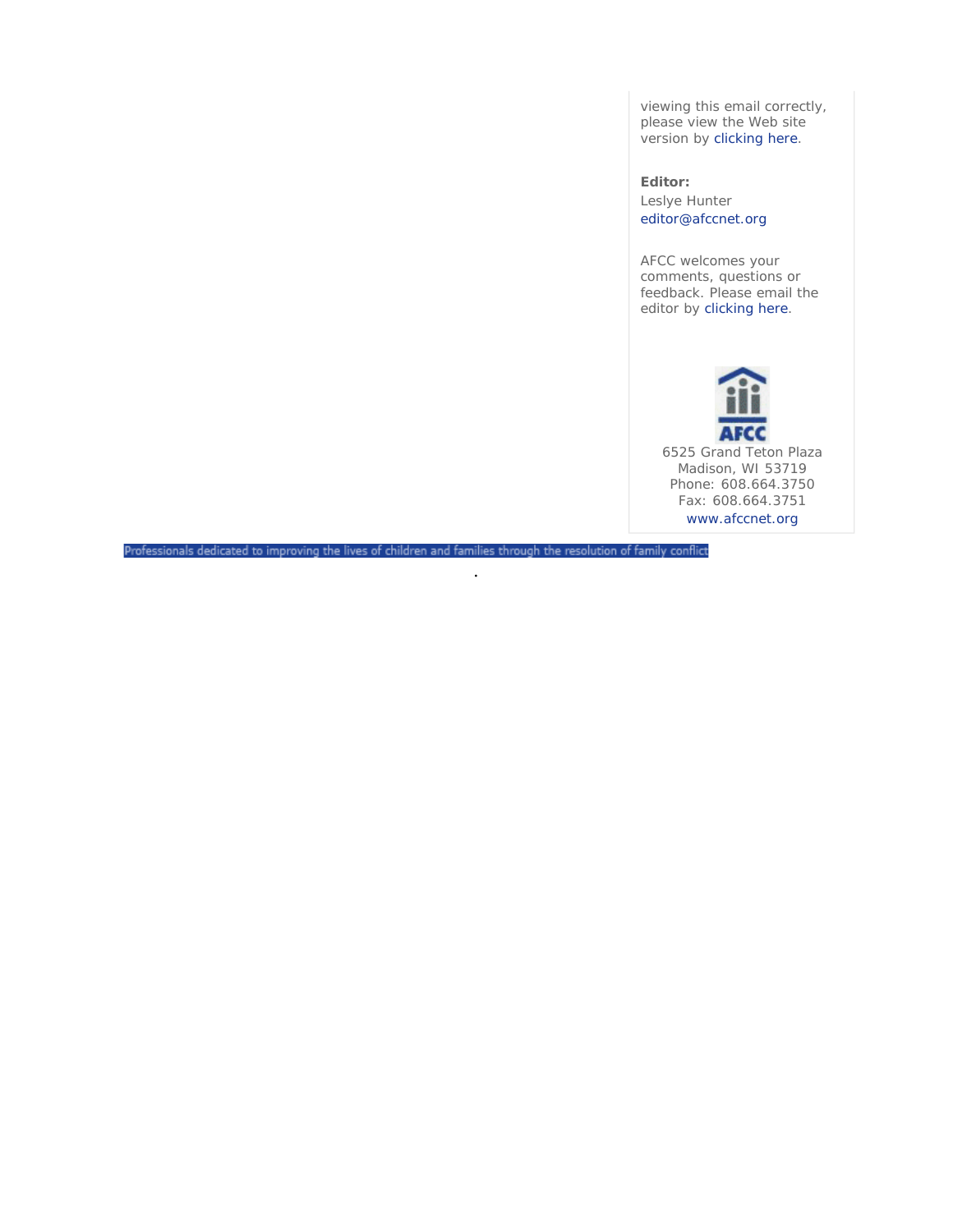



#### **MEMBER CENTER**

**Family Court Review** 

**AFCC Conference Audio** 

**AFCC News** 

**Member Directory** 

- **Member Resources**
- **Chapter Resources**

#### **AFCC HOME**



**Intimate Partner Violence (IPV) Affects Children's Memory** 

*Courtesy of J.M. Craig Press, Inc.*

*Jouriles, E. N., Brown, A. S., McDonald, R., Rosenfield, D.,*  Leahy, M. M., and Silver, C. [2008]. Intimate Partner *Violence and Preschooolers' Explicit Memory Functioning. Journal of Family Psychology, 22, 420-428.*

We have known for some time that children are adversely affected by intimate partner violence [IPV]. This study goes further in two respects. It specifically looks at the effect of IPV on children's memory and the extent to which positive parenting by mothers reduced the severity of memory dysfunction.

The authors studied 69 4 to 5-year-old children and their mothers. Fortyfour percent were African-American, and 33% were Hispanic. Fifty-four percent of the mothers reported at least one incident of IPV in the last month. Each mother was interviewed and given questionnaires regarding IPV, positive parenting [i.e., their engagement with the child], and symptoms of hyper-arousal [i.e., being nervous, jumpy, or having difficulty with concentration]. The children were given two different tests of memory.

The authors found that:

- While some children who were not in abusive homes showed memory deficits due to hyper-arousal, those who lived in homes with IPV experienced a much greater negative affect on their memory, and more severe IPV was associated with even lower memory scores.

- When positive parenting was high, the adverse affects on children's memory was significantly reduced.

#### **Critical Analysis**

The studies we have reviewed on this subject in the past have generally looked at very broad measures of children's emotions and behavior [See Digests: 5, 2; 6, 6; 7, 5; & 8, 9]. This is the first one we have seen that examines more specific effects that IPV may have on children's functioning. In terms of limitations, only mothers were interviewed; therefore, there was no way to corroborate their reports. Second, this was an academic study and did not examine whether the deficits in children's memory had any practical effect on their school performance. Third, the number of participants was rather small, causing us to question its generalizability.

#### **Recommendations**

Forty-six percent of the mothers acknowledged that the violence was mutual; another 20% admitted that the violence was theirs alone. A major drawback of this research is that we do not know whether the type of violence, that is who initiated it or whether it was mutual, had a specific effect on the children's memory. Since we do not know whether the type of violence had some differential impact on children, we should be careful to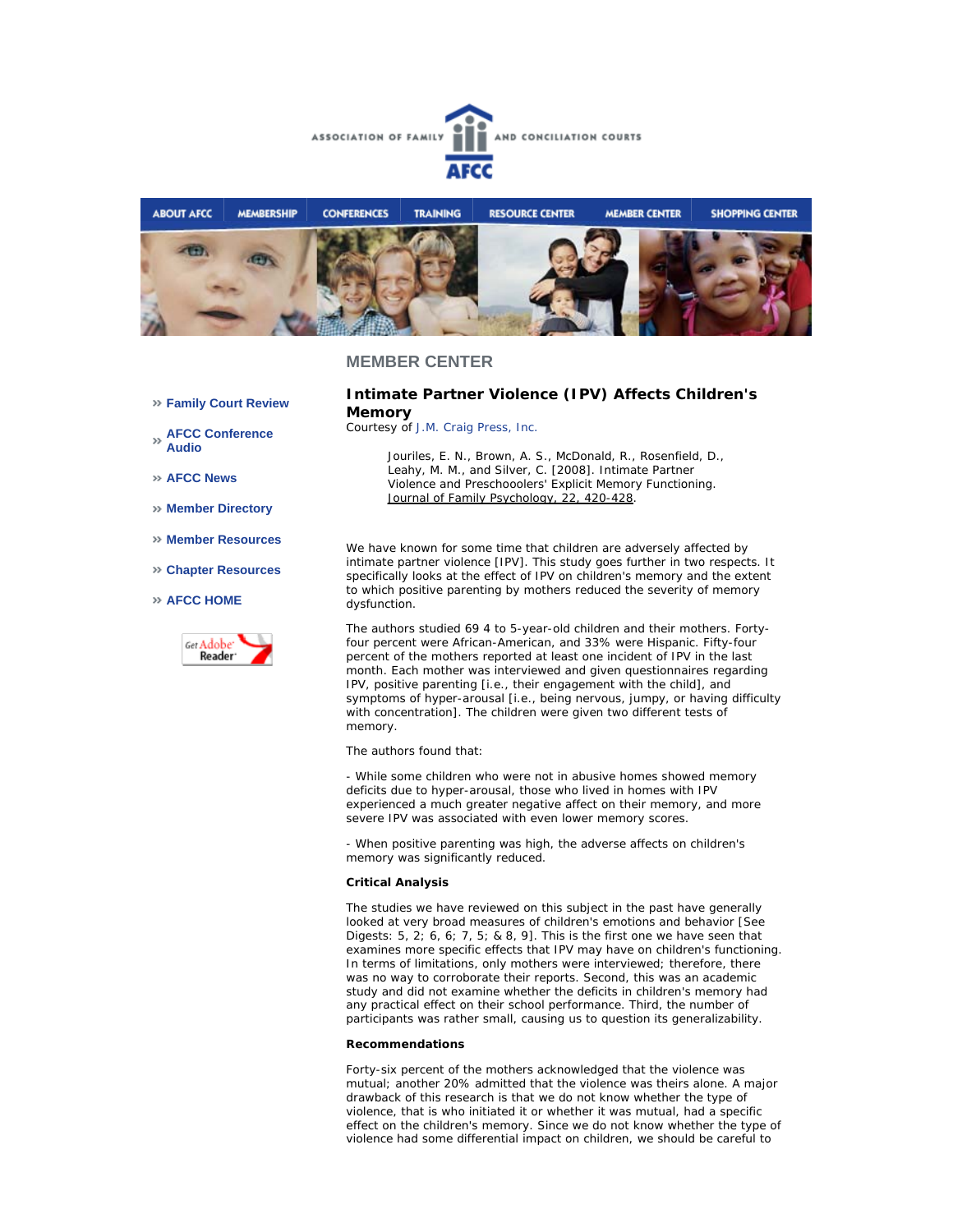not assume that one type is more damaging than another.

Another aspect of this study that leaves us curious is whether or not positive parenting would have a similar effect if it had been by fathers. Theoretically, we have no reason to assume that it would be any different, but we will have to wait for the researchers to tell us.

We caution readers in one respect. The fact that the adverse impact of IVP was reduced due to positive parenting does not mean that the children were not adversely affected. Therefore, one should not assume that just because a child has one positive parent that the environment will be benign.

*For this as well as other valuable research visit J.M. Craig Press online at www.jmcraig.com or call (877) 960-1474. AFCC members receive a 25% discount on all J.M. Craig Products.*

J.M. Craig Press, Inc., 12810 Hillcrest Road, Suite 217 Dallas, TX 75230 (972) 960-1472 or (877) 960-1474

*Copyright © 1999 - 2009 J.M. Craig Press, Inc.*

6525 Grand Teton Plaza, Madison, WI 53719 Phone 608.664.3750 Fax 608.664.3751 afcc@afccnet.org www.afccnet.org

Search - Site Map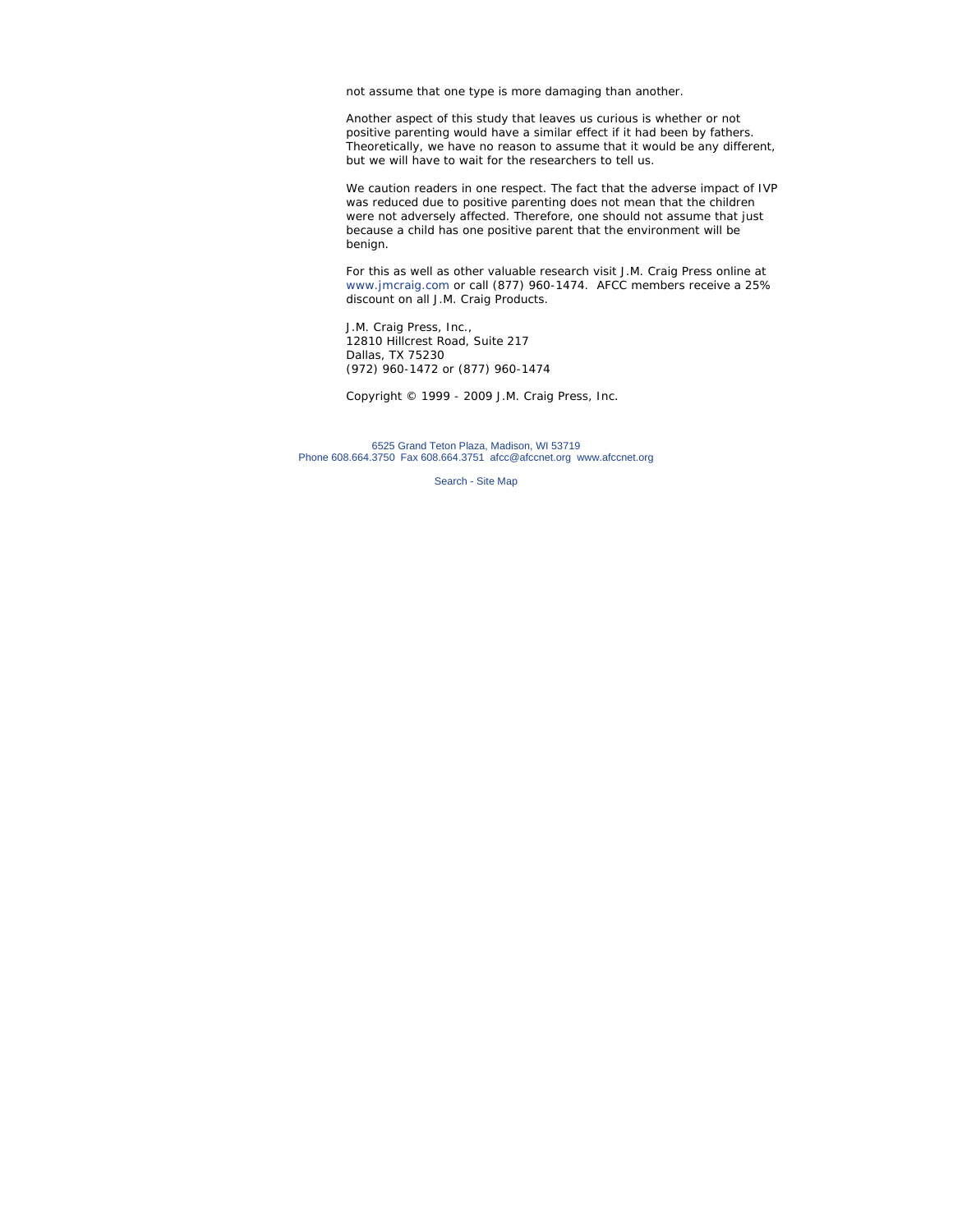



# **MEMBER CENTER**

## **Family Court Review**

**AFCC Conference Audio** 

**AFCC News** 

**Member Directory** 

- **Member Resources**
- **Chapter Resources**

#### **AFCC HOME**



# **ASK THE EXPERTS**

#### **Top Ten Tips for Managing Personality-Disordered People** *By Bill Eddy, LCSW, Esq., CFLS*

*President, High Conflict Institute*

#### **1. Don't be surprised**

People with personality disorders are normal in many ways, yet they can be shockingly abnormal in intimate relationships and during crises. Don't be surprised that a seemingly reasonable, intelligent and successful person (in their work, etc.) may suddenly be extremely angry, self-centered, manipulative, and lacking in empathy in a close relationship.

#### **2. Don't try to talk logic**

When a personality-disordered person is emotionally upset, they may be physiologically unable to access their logical, problem-solving skills. Research suggests that some people with personality disorder may have a smaller corpus callosum, which makes it harder for their brains to process highly upsetting emotions and problem-solving at the same time.

#### **3. Learn the dynamics of personality disorders**

People with personality disorders have chronic internal distress and/or ongoing impairment of social functioning in many settings. They are characterized by an inability to reflect on their own behavior and an inability to adapt their behavior to changing circumstances. This is part of who they are. There are at least ten different types of personality disorders.

#### **4. There is treatment**

While traditionally most mental health professionals have viewed personality disorders as unresponsive to treatment, some methods are having success these days – especially those that emphasize cognitivebehavioral skills rather than seeking deep insights about the past. Dialectical Behavior Therapy, developed by Marsha Linehan in Seattle, has become the foremost, research-based successful method for treating borderline personality disorder. Schema Therapy, developed by Jeffery Young in New York, in another method which is having researched-based success with borderline and narcissistic personalities.

#### **5. It's not about you!**

People with personality disorders now represent approximately 20% of the general population, at least in the United States, according to a recent controlled study of over 35,000 people sponsored by the National Institutes of Health. They attack the people they are closest to or people in authority. They chronically blame others, as a defense mechanism against feeling the unbearable pain of being consciously responsible for their actions. Their constant blaming behavior is about them, not about you.

#### **6. Their problems go way back**

One of the diagnostic mental health criteria for personality disorders is that the disorder is a long-standing problem dating prior to adulthood. In many, perhaps most, the troublesome behavior it dates back to very early childhood, when something went wrong in establishing a "secure attachment" between an infant and his/her parent(s). If the child develops an "insecure attachment," research shows that the child is at much higher